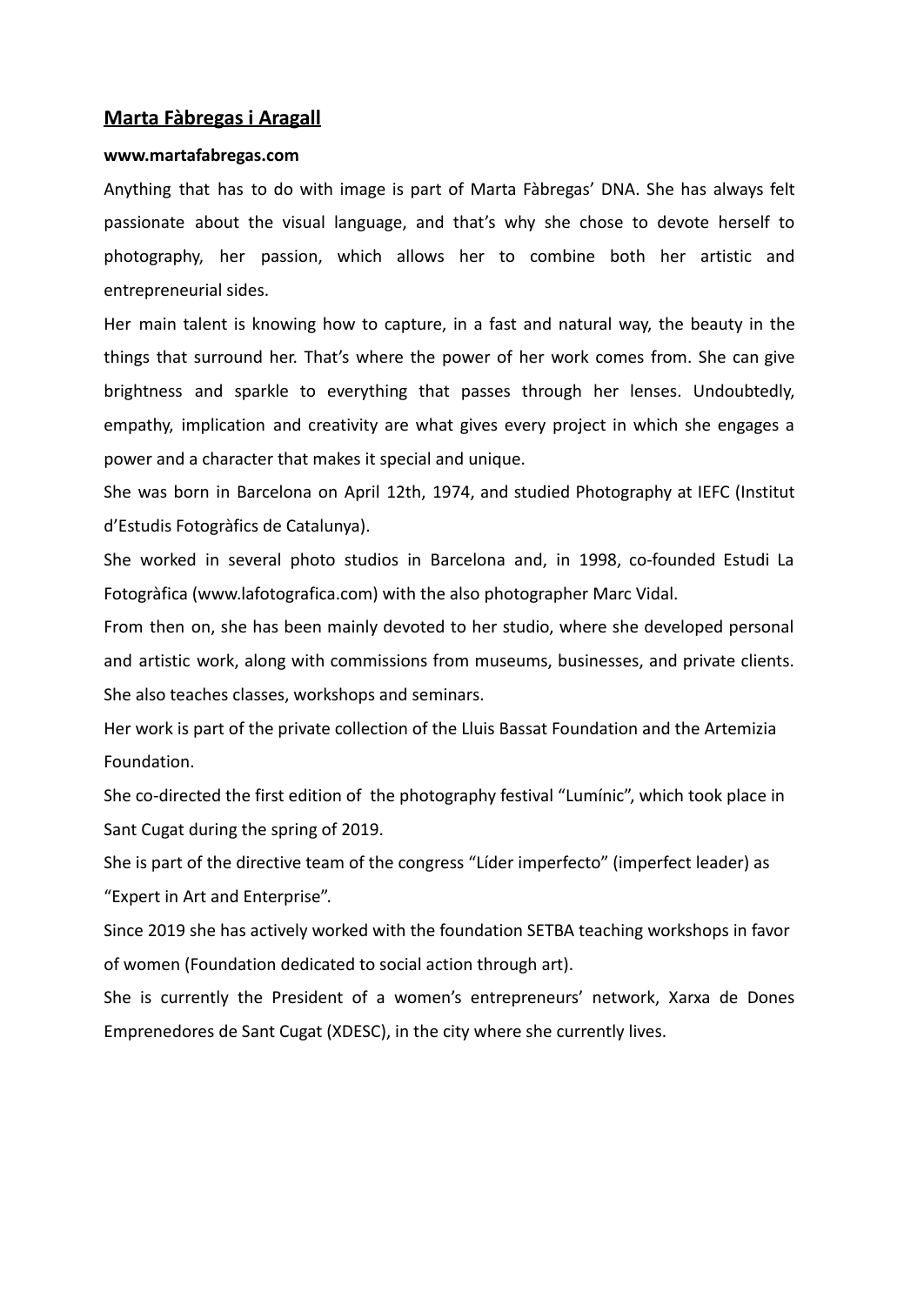### **Selection of solo exhibitions:**

2022 Pigment Gallery, Barcelona: "ReBeladas"

2021 Festival Mitgeres, Valls: Mural intervention on the facades of a building on the center of the city

2021 Galeria Anquin's, Reus: "Intervenció mural al Casal de Dones, de dins el programa del 8M"

2021 Anquin's Gallery, Reus: "Identities"

2020 Exposició Online: "Off 2020" (PHotoESPAÑA)

2020 InCadaqués Festival, Girona: Mural intervention on the facades of the village

2020 Mural Action in Ciutat Vella, Fundació Setba, Barcelona: "Muses"

2020 Pigment Gallery exhibition, Palma de Mallorca, Mallorca: "Marta Fàbregas"

2019 Barcelona Gallery Weekend, Pigment Gallery, Barcelona: "Universos en suspensión"

2019 Ariel Jakob Galerie, Paris, France: "Colonized"

2019 Revela't Festival, Vilassar de Dalt, Barcelona: Mural intervention on the facade of the church

2019 Pigment Gallery, Barcelona: "Colonized"

2017 Pigment Gallery, Barcelona: "Trobades en una cadira"

2016 Galeria Moncada, Barcelona: "Colonized"

2016 La Fotogràfica, Barcelona: "Colonitzades"

2015 Galeria Mito, Barcelona: "You are here"

2015 La Fotogràfica, Barcelona: "Barcelona"

2015 Galeria Mito, Barcelona: " You are Here"

2014 La Fotogràfica, Barcelona: "Pepe Rubianes"

2010 Galeria Hartman, Barcelona: "Trobades en una Cadira"

2010 Teatre Romea, Barcelona: "Les cares del Romea"

2012 La Fotogràfica, Barcelona: "Next Station: Digipovera"

2003 La Fotogràfica, Barcelona: "Blanc sobre Blanc"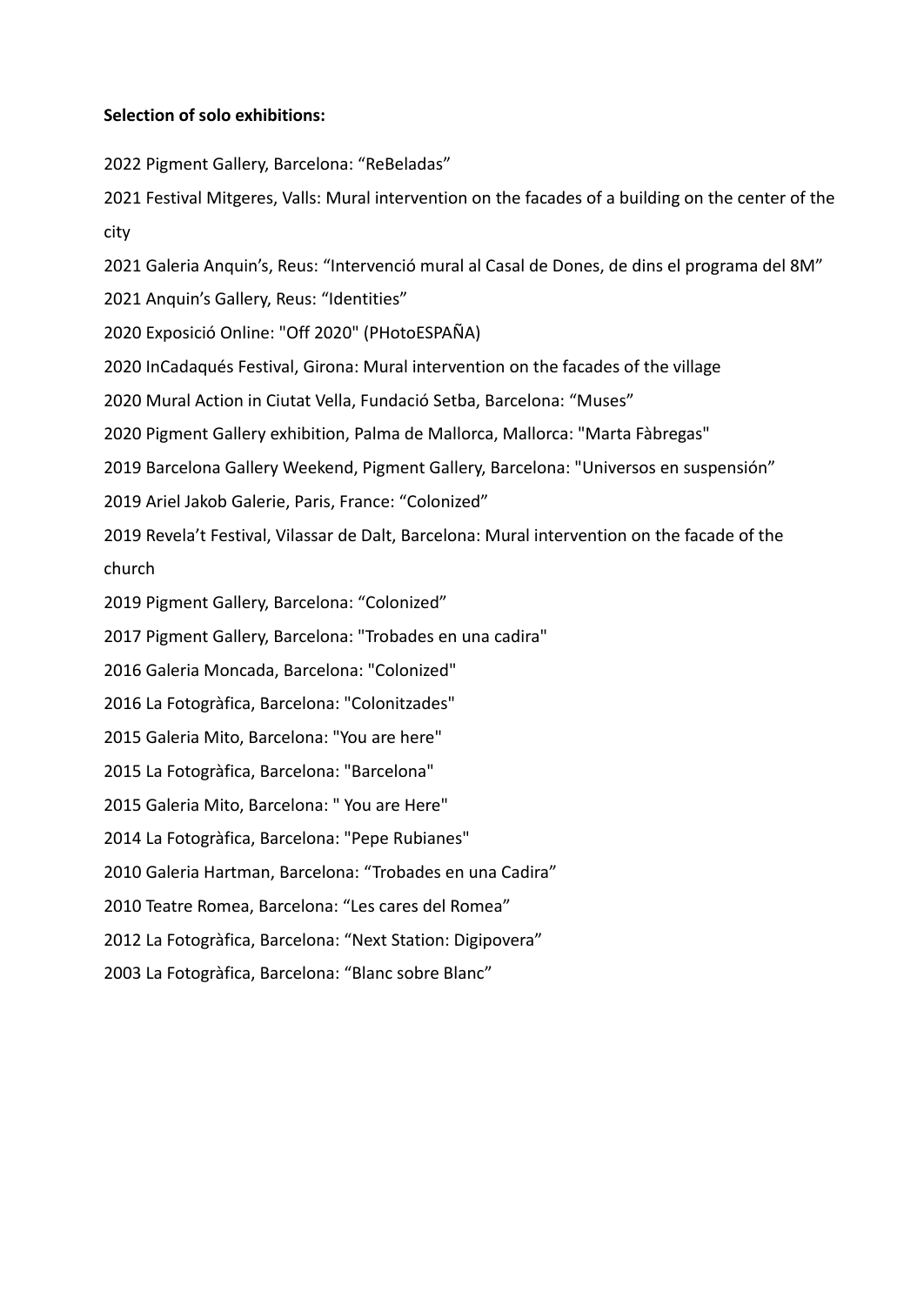### **Art fairs and selection of collective exhibitions:**

2022 Pigment Gallery, Paris, France : "Art Paris" 2022 BlinkGroup Fine Art Gallery, Miami, USA : "Palm Beach Modern + Contemporary" 2022 Jorge Alcolea, Madrid: "Feria SAM" 2022 Los Angeles, USA : "LA Art Show" 2021 BlinkGroup Fine Art Gallery, Miami, USA : "Context Art Miami Fair" 2021 Bilbao, Feria Internacional de grabado y arte sobre papel: "FIG Bilbao" 2021 Galería Nueva, Madrid: "Colectiva" 2021 Pigment Gallery Paris, Paris: "De Barcelona a Paris: Retrato de una galería" 2021 Espai Cavallers, Lleida: "Al·legoria de la forma" 2021 Hamburg, Alemania: "Affordable Art Fair" 2021 Museu Frederic Marés, Barcelona: "Convidats & Amfitrions" 2021 Espai Cavallers: "#Universfemení" 2021 Pigment Gallery, Barcelona: "Dualidades" 2021 Pigment Miramar Gallery, Barcelona: "Winter collective" 2020 El Claustre Gallery, Girona: "Les nostres artistes" 2020 Fundació Setba in Pigment Gallery Hotel Miramar, Barcelona: "De l'ombra a la Llum" 2020 Grand Palais, Paris, France : "Art Paris" 2020 Online exhibition: "Off 2020" (PHotoESPAÑA) 2020 Fundació Setba in Pigment Gallery Hotel Miramar, Barcelona: "Muses" 2020 New York, USA: "Art on paper" 2020 Madrid, Spain: "Art Madrid" 2020 Los Angeles, USA : "LA Art Show" 2019 Strasburg, France : "ST-ART" 2019 Madrid, Spain: "Estampa Contemporary Art Fair" 2019 Milan, Italy: "GrandArt Fair" 2019 Istanbul, Turkey: "Contemporay Istanbul" 2019 Dornbirn, Austria: "Art Bodensee Fair" 2019 London, England: "Draw Art Fair London" 2019 San Francisco, California, USA: "Art Market San Francisco" 2019 Amsterdam, Netherlands: "KunstRai Art Amsterdam"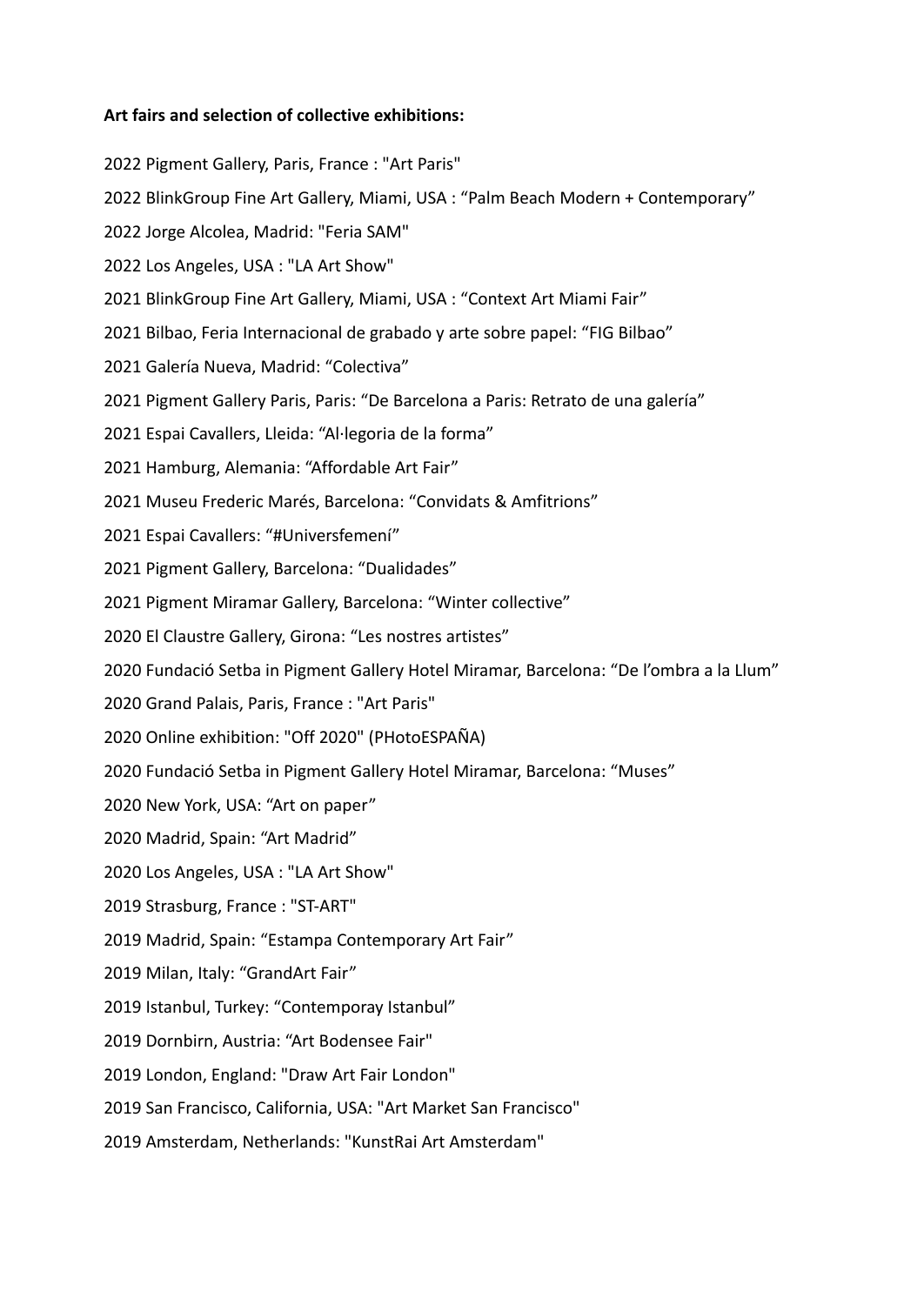2019 Forni Gallery, Bologna, Italy: "MIA Photo FairArt Milan"

- 2019 Grand Palais, Paris, France : "Art Paris"
- 2019 Wolfsen Gallery, Denmark: "Art Herning"
- 2019 Los Angeles, USA : "LA Art Show"
- 2018 Strasburg, France : "ST-ART"
- 2018 Milan, Italy : "GrandArt Fair"
- 2018 Liceo Theatre, Barcelona: "The Great Sacrifice of freedom"
- 2018 Les Rencontres de la Photographie, Arles, France: "Byopaper"
- 2018 Cosmos Arles Books, Arles, France: "Dear Family of No Man"
- 2018 Pigment Gallery, Barcelona: "Summer"
- 2018 New York, USA: "Art on paper"
- 2017 Paris, France: "Art París"
- 2017 Fundació Setba, Barcelona: "Música Pintada"
- 2017 San Francisco, USA: "Art Market San Francisco"
- 2016 Galeria Barcelona La Fotogràfica: "Mercat d'hivern"
- 2016 Chicago, USA: "SOFA"
- 2016 Fundació Setba, Barcelona: "Capses Màgiques"
- 2015 Colonia, Germany: "Art Fair"
- 2015 Fundació Setba, Barcelona: "De la Vanguardia al Sidecar"
- 2014 Strasbourg, France: "St. Art"
- 2013 Gran Hotel Central, Barcelona: "Indrets"
- 2013 Gràcia district, Barcelona: "L/Aparadart"
- 2013 Gran Hotel Central, Barcelona: "Realment Barcelona"
- 2012 Paris, France: "Art París"
- 2010 Colonia, Germany: "Art Fair"
- 2009 Galeria Montcada, Barcelona: "Dracs"
- 2008 FAD premises, Barcelona: "Moda FAD 25 Editions"
- 2005 Paris, France: "Art París"
- 2002 Strasbourg, France: "ST-ART"
- 2000 Creation of the "Digipovera" project.
- 1998 Galeria La Santa, Barcelona: "Pintem el Mar de Blau"
- 1997 UB (University of Barcelona), City of Barcelona Selection, "VIII Biennial of Young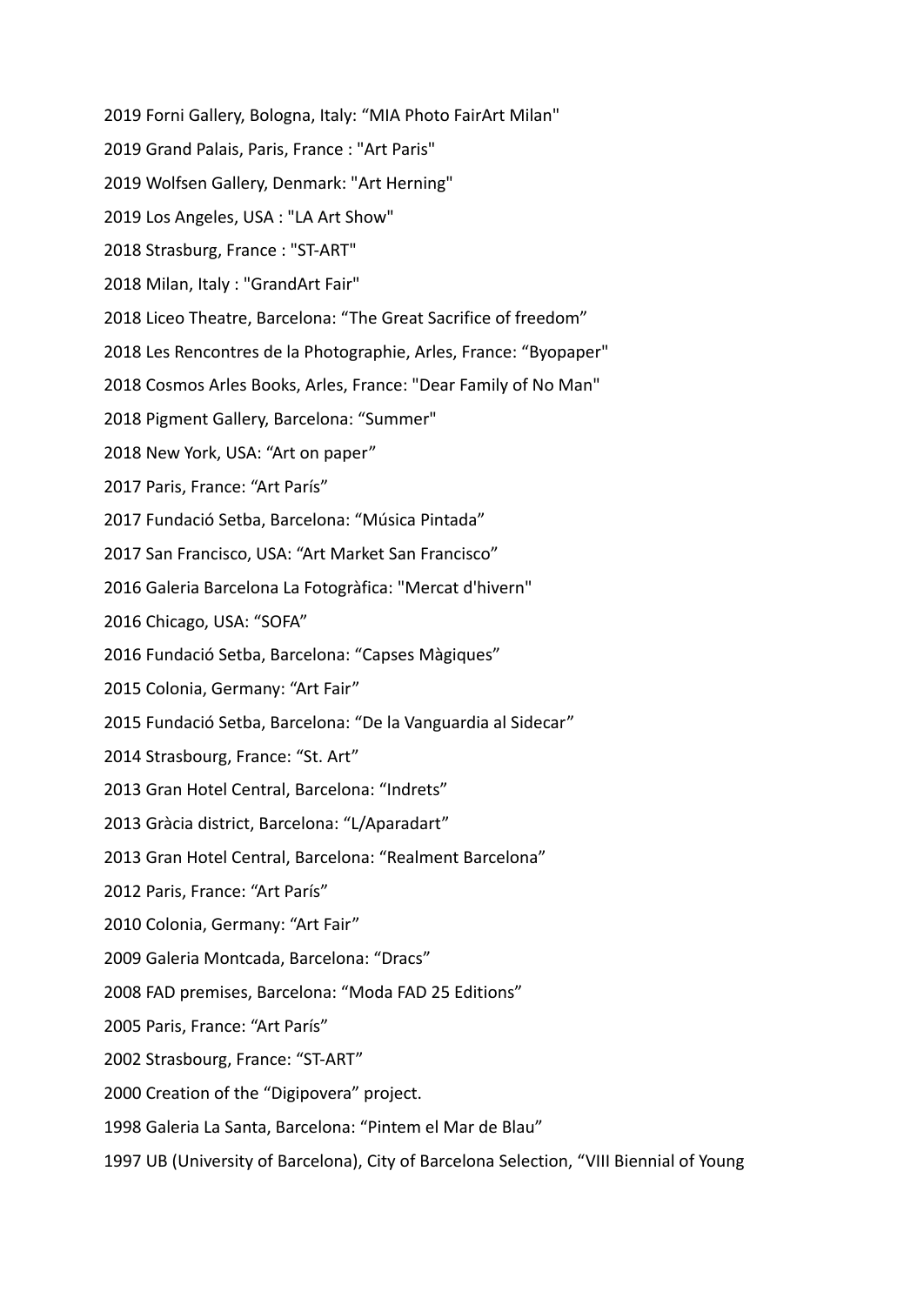Artists from Europe and the Mediterranean" 1996 Virreina, Barcelona: Fotomercè 95 1995 Virreina, Barcelona: Fotomercè 94

#### **Awards:**

2021 Honorable mention in the awards "Impulsa Cultura" of the Fundació Catalunya Cultura, for the project "Traspassant l'Objectiu" of the Fundació Setba.

1994 Secondary b/w award Fotomercè 94.

1995 Second Prize b/w Fotomercè 95.

1997 Shortlisted for the VIII Biennial of Young Artists from Europe and the Mediterranean (Torino, Italy).

### **Books Published:**

"Brians, mujeres invisibles" Editorial Lumínic, Barcelona 2021

Frederic Amat - Teatre Lliure. Teatre Lliure, Barcelona, 2016.

2012-2013 El creixement de les col·leccions. Museu del Disseny de Barcelona, Barcelona City Council, 2015.

La danza fenicia de la arena. Sigalit Landau. MACBA, 2015.

Del món al museu, disseny de producte, patrimoni cultural. Museu del Disseny de Barcelona, Barcelona City Council, 2014.

100 mirades a la col·lecció. Museu del Disseny de Barcelona, Barcelona City Council, 2014. El cos vestit, Siluetes i moda. 1550-2015. Museu del Disseny de Barcelona, Barcelona City Council, 2014.

Pedro Rodríguez, Catàleg dels vestits de Maria Brillas. Barcelona City Council, 2012. La Llotja de Lleida. Lundwerg Editorial, Barcelona, 2010.

Barcelona Brand New Fashion Designers. Actar Editorial, Barcelona, 2009. Kiki Smith. Her memory. Fundació Joan Miró. Barcelona, 2009 Macedònia. Ed. La Galera, Barcelona, 2007. A educar también se aprende. Alba Editorial, Barcelona, 2003. Guia off de Barcelona. Alba Editorial, Barcelona, 2002.

Aladdin Toys. Les joguines de Torres-García. Fundació Caixa de Catalunya, Barcelona, 1997. Arquitectura del camp. CO.AC, Tarragona, 1997.